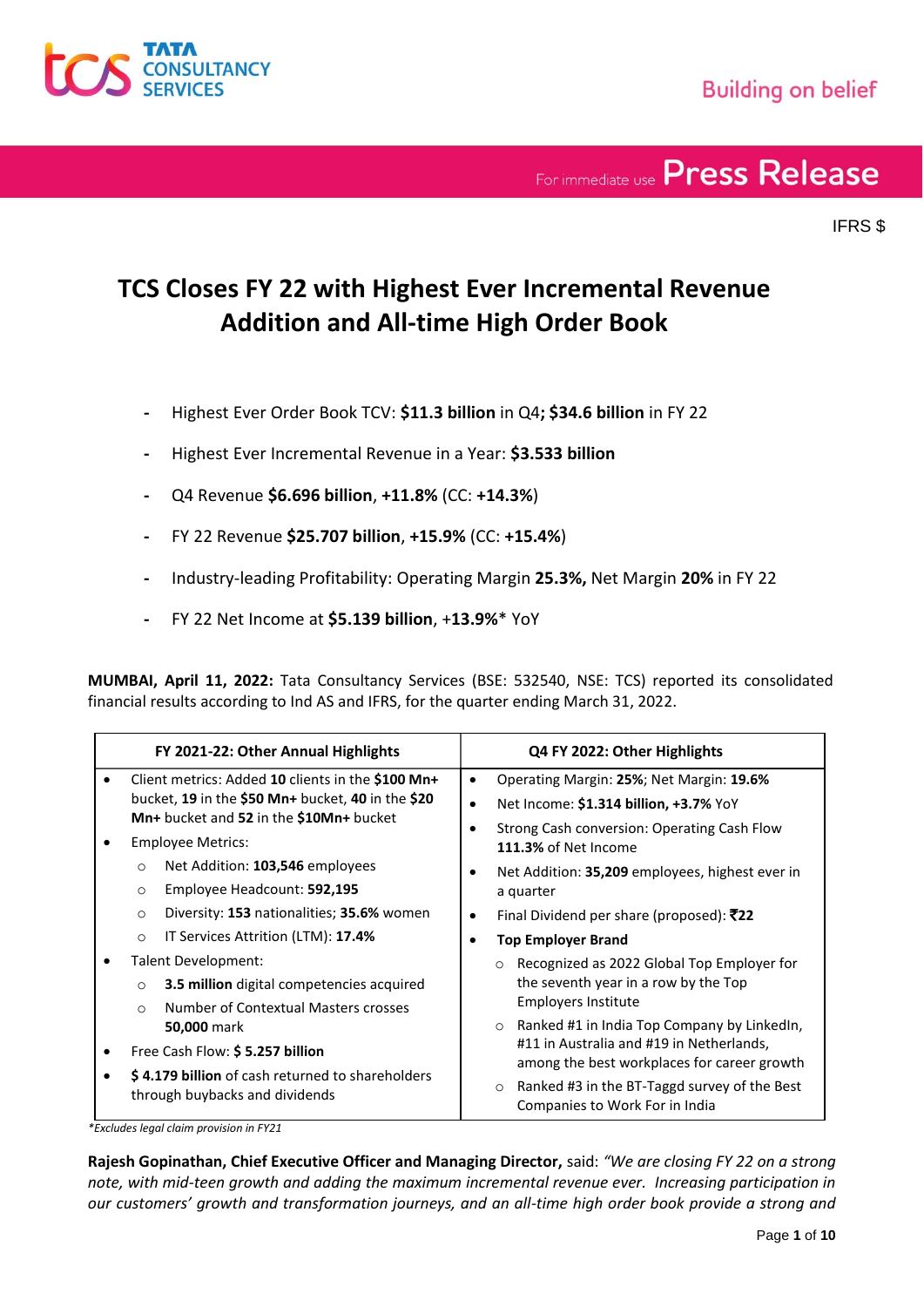

*sustainable foundation for continued growth ahead."*

**N Ganapathy Subramaniam, Chief Operating Officer and Executive Director,** said**:** *"It is immensely satisfying to close the year with robust, broad-based growth, industry-leading margins and the highest ever order book. During the year, we took on technologically challenging, industry-first transformational programs and brought to bear the full power of TCS' capabilities and that of our partner ecosystem, to successfully deliver market-changing outcomes. Our continued investments in building newer capabilities, our passion for innovation, our contextual knowledge and most importantly, our self-belief have been key to this, and these position us very well for continued success ahead."*

**Samir Seksaria, Chief Financial Officer,** said: "*While continuing to make all the investments needed to support our growth aspirations, we managed the headwinds this year to deliver an industry-leading operating margin yet again. The successful completion of our fourth buyback in five years is another milestone in our shareholder-friendly approach to capital allocation.*"

**Milind Lakkad**, **Chief HR Officer,** said: *"With the highest ever net addition this year, consistently highest talent retention, benchmark talent development metrics, continued focus on health and wellbeing and numerous industry awards, we have reaffirmed TCS' position as the #1 employer of choice."*

#### Q4 and Full Year Segment Highlights\*\*

**Industries:** All verticals grew in the mid to high teens. Growth was led by Retail and CPG (**22.1%**), Manufacturing vertical (**+19%**) and Communications & Media (**+18.7%).** Technology & Services grew (**+18%)** and Life Sciences and Healthcare grew (**+16.4%)** while BFSI grew (**+12.9%**).

On a full year basis, growth was led by Retail and CPG (**20.6%**), Manufacturing vertical (**+19.4%**), Life Sciences and Healthcare (**+19.2%**), BFSI grew (**+16.7%)**, Technology & Services grew (+**15.8%)** and Communications & Media grew (**+14.0%).**

**Markets:** Growth among markets was led by North America which grew (**+18.7%),** UK grew **(+13%)**, Continental Europe grew **(+10.1%)**. Among emerging markets, Latin America grew (**+20.6%)**, Middle East & Africa grew **(+7.3%)**, India grew **(+7%)**, and Asia Pacific grew **(+5.5%)**.

On a full year basis, among major markets, North America grew **(+17.5%)**, Continental Europe grew **(+15.1%)** and UK grew **(+14.3%).** In emerging markets, Latin America grew **(+18.2%)**, India grew **(+16%)**, Middle East & Africa grew **(+12.9%)** while Asia Pacific grew **(+6.7%)** growth.

**Services:** Demand continued to be strong during the quarter as well as the full year across all markets, industries, and services, with growth led by Cloud, Cyber Security, Enterprise Application Services and IoT & Digital Engineering.

- **Consulting & Services Integration:** C&SI continues to play a strategic role for many customers in accelerating their growth and transformation journeys. Supply chain momentum focused on optimizing and automating fulfillment and distribution processes. Consulting-led cloud modernization services continued to see strong demand. Global M&A activity drove continued growth for related services during the quarter.
- **Cloud Platform Services:** The multi-year technology cycle fueled by cloud adoption continued apace. Clients are investing to build a new future-ready digital core, reduce technology debt, host mission-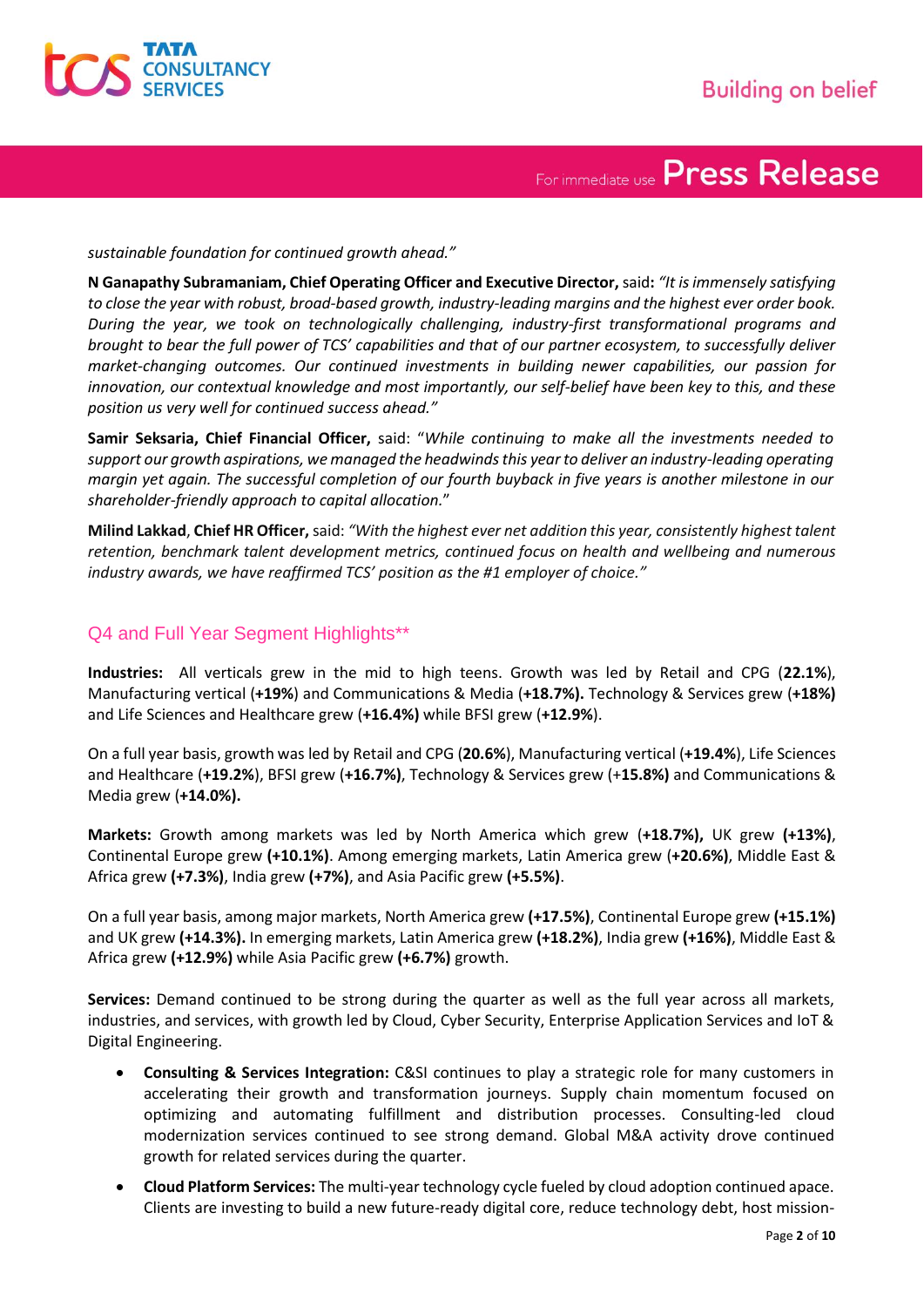

critical workloads, provide a unified view and advance on their sustainability goals. Key services which led growth are application modernization leveraging cloud native application development, data platform modernization and migration services.

- **Digital Transformation Services:** There was robust demand for ERP transformation and modernization, intelligent products, connected plants, connected health, managed security services, design led customer experience transformation and sustainability. There was increased adoption of enterprise cloud solutions in the areas of e-commerce and customer experience across sales and service channels, supply chain, human capital, analytics and significant back-office transformation. TCS Crystallus™ continues to find strong resonance with customers for their industry innovations. As governments strengthen the privacy laws and minimize risk of data leakage due to ransomware, TCS' "Privacy by Design" offering is gaining traction.
- **Cognitive Business Operations:** There were multiple deal wins powered by MFDM™ and Cognix™ for digital transformation of operations in the areas of data center and networks, finance and supply chain and customer experience. Other themes driving the growth in this quarter include integrated application and infrastructure operations and vendor consolidations. TCS Cognix™ continued to make strong strides with the installed base crossing 200 customers.
- *\*\* Year on Year Growth in Constant Currency terms*

#### Key Highlights

• **Sun Life Financial**, a leading international financial services organization providing insurance, wealth, and asset management solutions to individual and corporate clients, has partnered with TCS on a digital transformation journey to implement a modern, cloud-based content management platform to drive digital engagement across all channels, enhance business agility and maintain competitive advantage by building brand relevance, leveraging analytics and maximizing marketing ROI. TCS is helping build a scalable, robust and futuristic architecture with machine-first approach, optimized platform with seamless integration across digital ecosystem, creating exponential business value.

"*At Sun Life we put clients at the center of everything we do, we've been trying to create new opportunities for clients to interact with us digitally and continuously elevate the digital experiences we give to them. We partnered with TCS for our transformation program to move to a best-in-class content management platform. It was a significant undertaking with hundreds of global sites, multimarkets, and hundreds of stakeholders that we had to bring together on this implementation journey and the total value proposition was very strong with TCS combined with an element of trust that really was the tipping point for this partnership. TCS proven track record in successfully executing similar projects helps us at Sun Life know that we're in good hands*."

#### **- Alice Thomas**, **Chief Architect and Digital Technology Officer, Sunlife**

• Selected by **Payments Canada**, the country's largest payment organization, to transform its payment system operations and help implement the Real-Time Rail (RTR), the new real-time payments system that will allow Canadians to initiate payments and receive irrevocable funds in seconds, 24/7/365. TCS will leverage its deep knowledge of the Canadian payments industry and extensive experience in designing and implementing large payment systems for its Canadian financial services clients to help Payments Canada create and execute an integration roadmap for the RTR.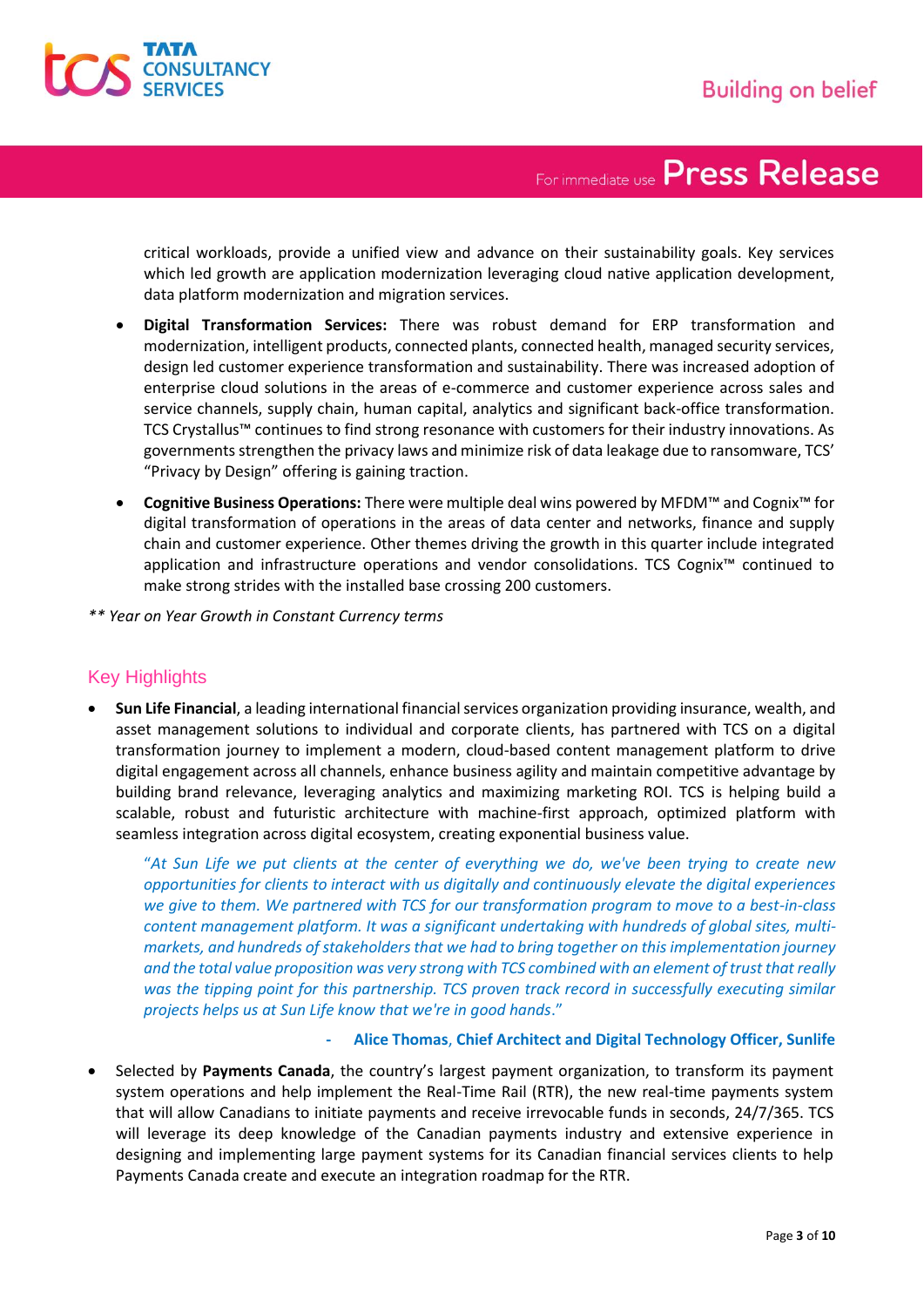

"*With three decades of experience in delivering market infrastructure solutions, TCS will be a valuable partner in the delivery of the Real-Time Rail. Testing and deployment is a critical step in the introduction of the new real-time payment system and we're excited to work with TCS to execute on this next step for the RTR as we help shape the future of payments in Canada.*"

#### **- John Cowan, Chief Technology & Operations Officer, Payments Canada**

- Selected by **NXP Semiconductors Netherlands B.V.**, a global semiconductor company, to modernize their ERP landscape. TCS will design the migration approach and manage the change leveraging its contextual knowledge and TCS Crystallus™ to ensure a flawless transition. The composable ERP and improvements in UX will set the foundation for future initiatives.
- Selected by the **Ministry of External Affairs, GoI**, for the second phase of the Passport Seva Program, the country's largest mission-critical e-governance program till date, following TCS' successful implementation of the first phase when it digitized all the processes, set global benchmarks in timeliness, transparency, and reliability and delivered a world-class experience at the TCS-run passport centers across the country, making the service immensely popular and a source of national pride.
- TCS has been proactively engaged with **HARTMANN** on a future product line to add to and expand their wound management product portfolio using a Digital Health solution for the healthcare professionals and patients. TCS will design and co-develop the solution with PHAG. This system will leverage technologies such as IoT, Cloud and Mobility.
- Selected by a leading US based pharmacy retailer and wholesaler to future-proof and secure their core infrastructure. TCS will transform its data centers and create a hybrid cloud stack with self-healing capability, powered by the TCS Enterprise Cloud platform and cognitive automation to deliver next generation infrastructure services. This will improve availability of business applications, enhance user experience, and deliver greater agility, flexibility, and scalability.
- Selected by a large Swedish Retail company, to transform to an enhanced Edge platform & Software Defined Network as part of its vision to migrate its IT landscape into a multi cloud resilient architecture.
- Selected by a US based leading wholesale distributor of food and grocery, as the strategic partner in transforming its business model to enable B2B & B2C. TCS will build a digital core solution on a leading hyperscaler platform to bring agility in logistics management (order management, warehouse management and distribution capabilities) and cloud native data & analytics capabilities to uncover insights in customer journeys.

#### Research and Innovation

As on **March 31, 2022**, the company has applied for **6,583** patents, including **187** applied during the quarter, and has been granted **2,287** patents. For the full year, TCS filed for **704** patents and was granted **437**.

#### Human Resources

In Q4, TCS added **35,209** employees on a net basis, the highest ever net addition in a quarter. Employee headcount stood at **592,195**, a net addition of **103,546** during the year, another all-time high. The workforce continues to be very diverse, comprising **153** nationalities and with women making up **35.6%** of the workforce.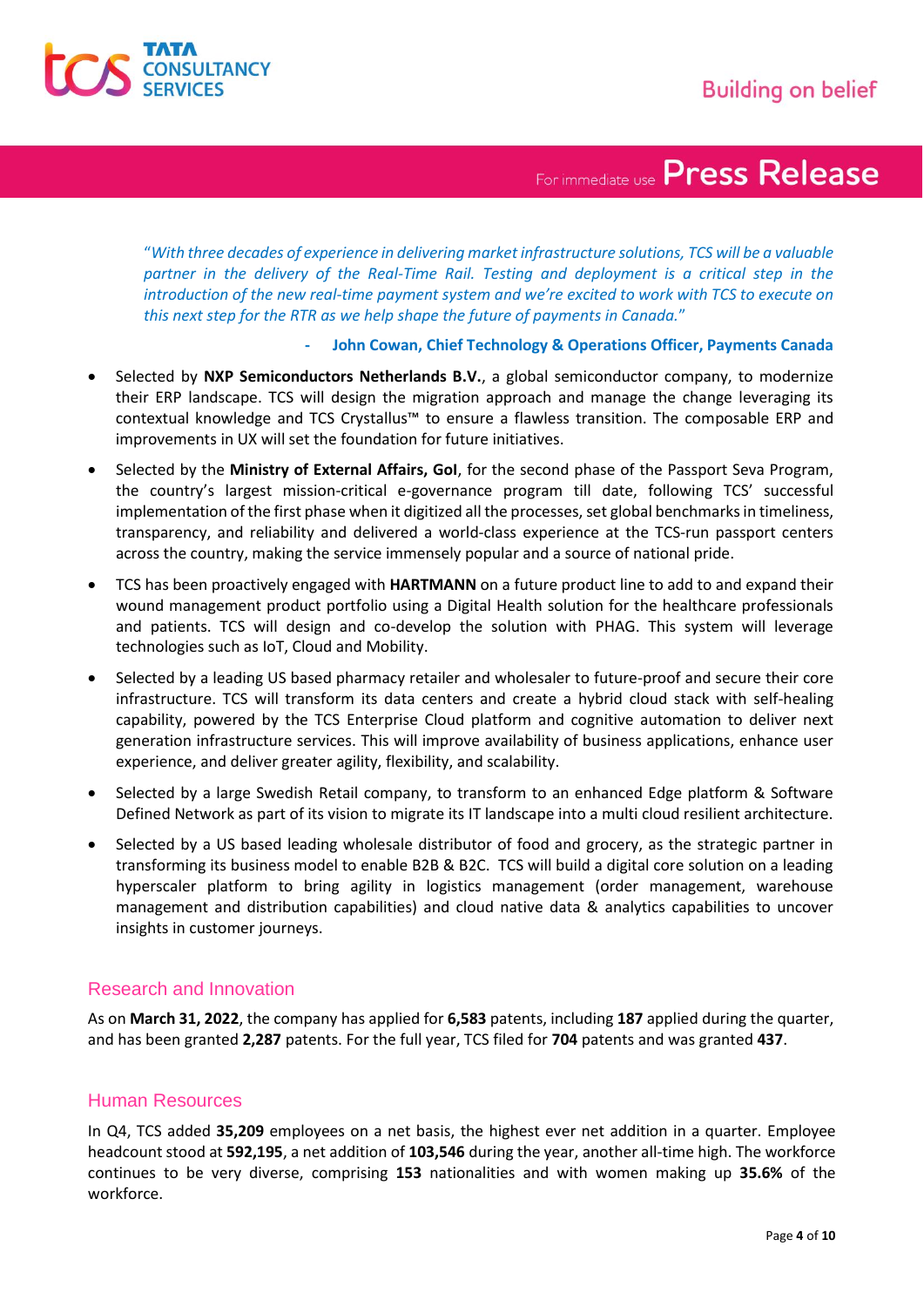

TCS' focus on organic talent development continues to produce best in class outcomes. In Q4, TCSers logged **22 million** learning hours. For the full year, the company's investments in learning and development resulted in the workforce acquiring **3.5 million** digital competencies. The number of Contextual Masters crossed **50,000** – another key milestone in the journey to scale growth and transformation capabilities within the organization.

The company's philosophy of investing in people, and its progressive workplace policies have resulted in industry leading retention in an environment of increased churn. IT services attrition continued to climb, reaching **17.4%.** However, incremental attrition has moderated.

#### Awards and Recognition

#### **Business Leadership:**

- Ranked **#1 in customer satisfaction** across Europe, for the **ninth consecutive year**, in the largest independent survey of 1,800 CxOs from top IT spending organizations in Europe by **Whitelane Research**. TCS was ranked #1 in UK, France, Netherlands, BeLux, Switzerland, Sweden, Norway and Finland.
- Recognized by **Brand Finance** as the **second most valuable brand** in IT services globally, moving up one place in 2021. TCS' new brand articulation `Building on Belief' has resonated strongly with customers and helped the company expand its participation in their growth and transformation initiatives.
- Won **3** awards in partnership with clients at the **DevOps Excellence Awards 2022** in UK for **Best Automation Project** (with Aviva), **Best Use of Compliance as Code** (with Nationwide Building Society) and **Best Use of Microservices/Containers** (with Lloyds Banking Group)
- Ranked the **#1 Engineering Services PEAK Matrix Provider of the Year 2022** by **Everest Group** for the highest consolidated score across five engineering services PEAK Matrix evaluations published in 2021, in each of which TCS was ranked a Leader.
- Won the **Best Indian Investment Award** from the **Indo-French Chamber of Commerce & Industry** for TCS' commitment to the French economy through sustained long-term investments in talent development, innovation, and regional growth

#### **Employer Brand**

- Recognized by Confederation of Indian Industries (CII) with the **Role Model in HR Excellence** and **Prize for Leadership in HR Excellence** awards at the CII HR Excellence Awards, for TCS' consistent demonstration of mature and sustainable practices across all aspects of Human Resources Management. The Role Model award has been given only twice before in the last 12 years.
- Ranked **#1** in the **LinkedIn Top Companies** list of the best workplaces for career growth in India. TCS topped the list in measures of ability to advance, skills growth, company stability, external opportunity, company affinity, gender diversity and spread of educational backgrounds.
- Recognized as **2022 Global Top Employer** for the seventh year in a row by the **Top Employers Institute.**
- Ranked #3 in BT-Taggd survey of the **Best Companies to Work For** in India.

#### **Innovation and IP**

• **TCS TwinX** won the **2022 AI Excellence Award** under the Product category.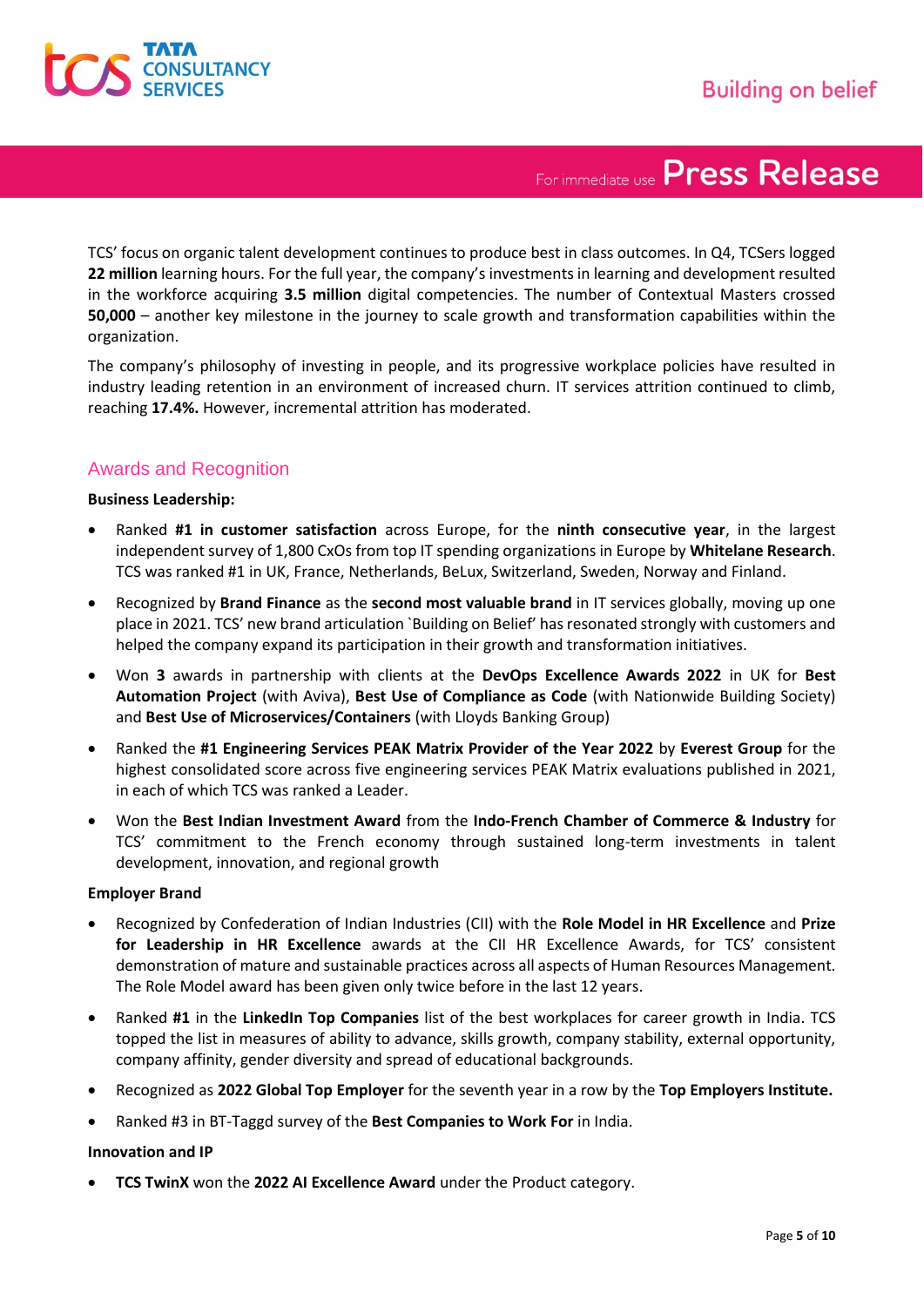- TCS' PredictCX won `**Most Innovative Best Practice**' Award under the customer experience category at the **CII DX Awards 2021.**
- TCS' Risk Analytics Solution won **Best Data Science Solution Award** at the A-Team Group's **Data Management Insight Awards 2021.**

#### **Partner**

- Recognized as the **2022 Americas Premier Partner of the Year** by **MuleSoft.**
- Named the **Ivalua APAC Partner of the Year 2021**.
- Won **SAP EMEA North Award** for **Service Partner Excellence 2022** for **Integrated Delivery Experience**.
- Named **International Partner of the Year 2021** by **Ping Identity**.
- Recognized as **GSI Partner of the Year 2021** by **GoTo Partner Network**.
- Named **Qlik's North America System Integrator of the Year**.
- Won **Automation Anywhere Partner of the Year 2022** awards in the categories **Migration Partner - India**, **Knowledge Partner - India and Americas** and **AARI Solutions Partner - EMEA** at the company's annual Virtual Partner Summit.

| <b>Firm</b> | <b>Report type</b> | <b>Title</b>                                                                                                                     |
|-------------|--------------------|----------------------------------------------------------------------------------------------------------------------------------|
| Gartner     | Magic Quadrant     | Magic Quadrant for Data and Analytics Service Providers                                                                          |
| Everest     | <b>PEAK Matrix</b> | Artificial Intelligence (AI) Services PEAK Matrix® Assessment 2022                                                               |
| Everest     | <b>PEAK Matrix</b> | Intelligent Process Automation (IPA) - Solution Provider Landscape with PEAK<br>Matrix <sup>®</sup> Assessment 2022              |
| <b>ISG</b>  | Lens               | ISG Provider Lens™ AWS - Ecosystem Partners - AWS Consulting Services -<br>Australia 2021                                        |
| Everest     | <b>PEAK Matrix</b> | Digital Interactive Experience (IX) Services PEAK Matrix® Assessment 2022                                                        |
| <b>ISG</b>  | Lens               | Salesforce Ecosystem Partners 2022- Implementation & Integration Services                                                        |
| <b>HFS</b>  | <b>Top 10</b>      | HFS OneOffice™ Services Top 10: Digital transformation in action                                                                 |
| Everest     | <b>PEAK Matrix</b> | Digital Product Engineering Services PEAK Matrix® Assessment 2022: Breaking<br>the Chasm between the Physical and Digital Worlds |
| Gartner     | Magic Quadrant     | Magic Quadrant for Outsourced Digital Workplace Services                                                                         |
| Everest     | <b>PEAK Matrix</b> | Oracle Cloud Applications (OCA) Services PEAK Matrix® Assessment 2022 -<br>Global                                                |
| NelsonHall  | <b>NEAT</b>        | <b>Quality Engineering 2022</b>                                                                                                  |
| Everest     | <b>PEAK Matrix</b> | Multi-Process Human Resources Outsourcing (MPHRO) Services PEAK Matrix®<br>Assessment 2022                                       |
| Gartner     | Magic Quadrant     | Magic Quadrant for Global Retail Core Banking                                                                                    |
| NelsonHall  | <b>NEAT</b>        | Digital Banking 2022                                                                                                             |
| Everest     | <b>PEAK Matrix</b> | Mortgage Operations PEAK Matrix® Assessment 2022                                                                                 |
| <b>HFS</b>  | <b>Top 10</b>      | HFS Energy Transition Services Top 10 Snapshot, 2022                                                                             |

#### **Industry Analyst Assessments**

TCS was ranked a **Leader** in **24** competitive assessments published by leading research firms in Q4: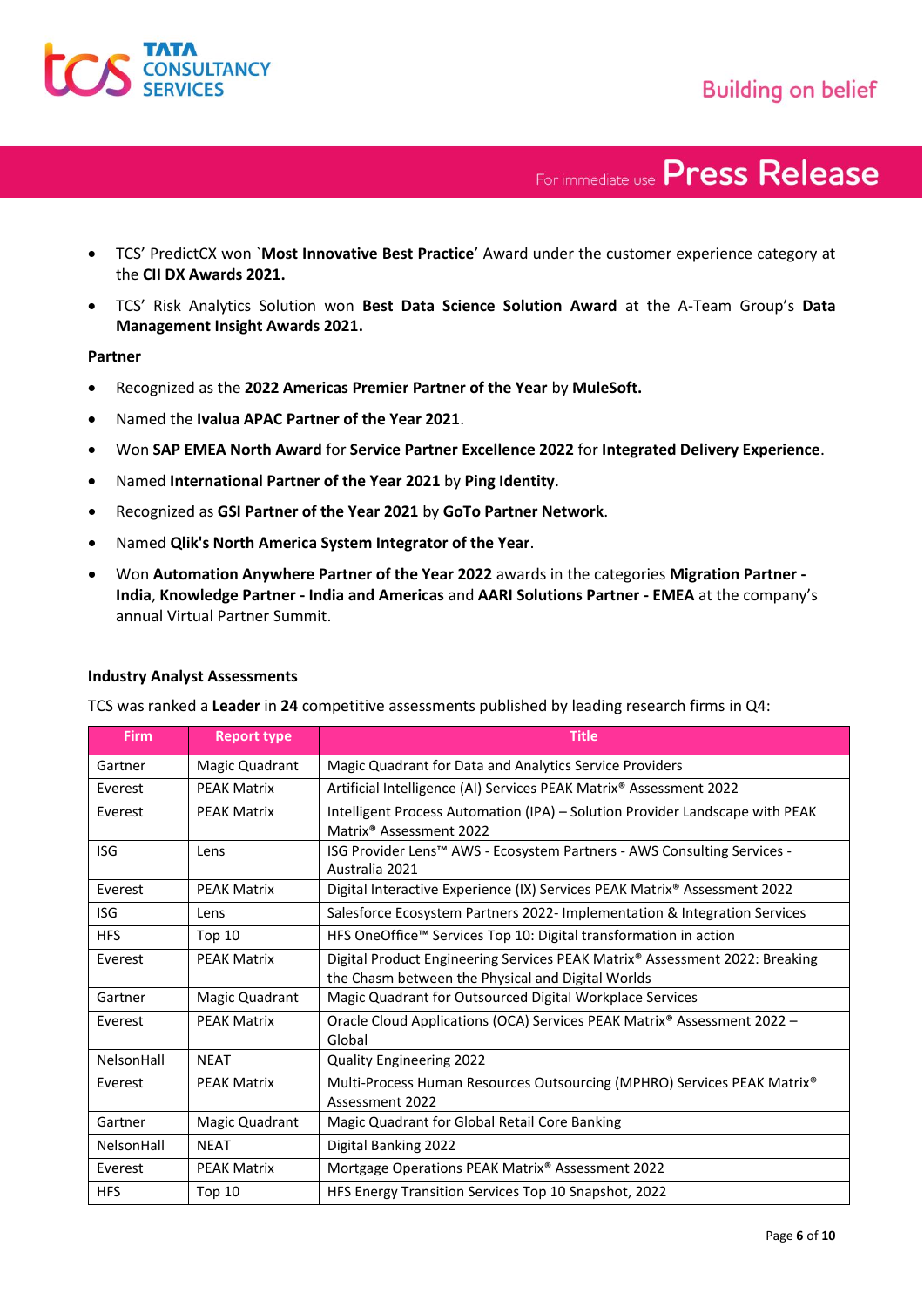

| <b>ISG</b> | Lens          | ISG Provider Lens™ Healthcare Digital Services - Healthcare Cloud Migration<br>Services - U.S. 2021                    |
|------------|---------------|------------------------------------------------------------------------------------------------------------------------|
| <b>HFS</b> | <b>Top 10</b> | HFS Top 10: Insurance Services, 2022                                                                                   |
| NelsonHall | <b>NEAT</b>   | P&C Operations Transformation 2022                                                                                     |
| IDC.       | MarketScape   | IDC MarketScape: Worldwide Life Science Sales and Marketing IT Outsourcing<br>Services 2022 Vendor Assessment          |
| <b>ISG</b> | Lens          | ISG Provider Lens <sup>™</sup> Life Sciences Digital Services - MedTech Digital<br>Transformation Services - U.S. 2021 |
| <b>HFS</b> | Top 10        | HFS Top 10: Retail and CPG Services, 2022                                                                              |
| IDC.       | MarketScape   | <b>IDC MarketScape: European Professional Services for Data-Driven Transportation</b><br>2022 Vendor Assessment        |
| <b>HFS</b> | Top 10        | Utilities Services Top 10, 2022                                                                                        |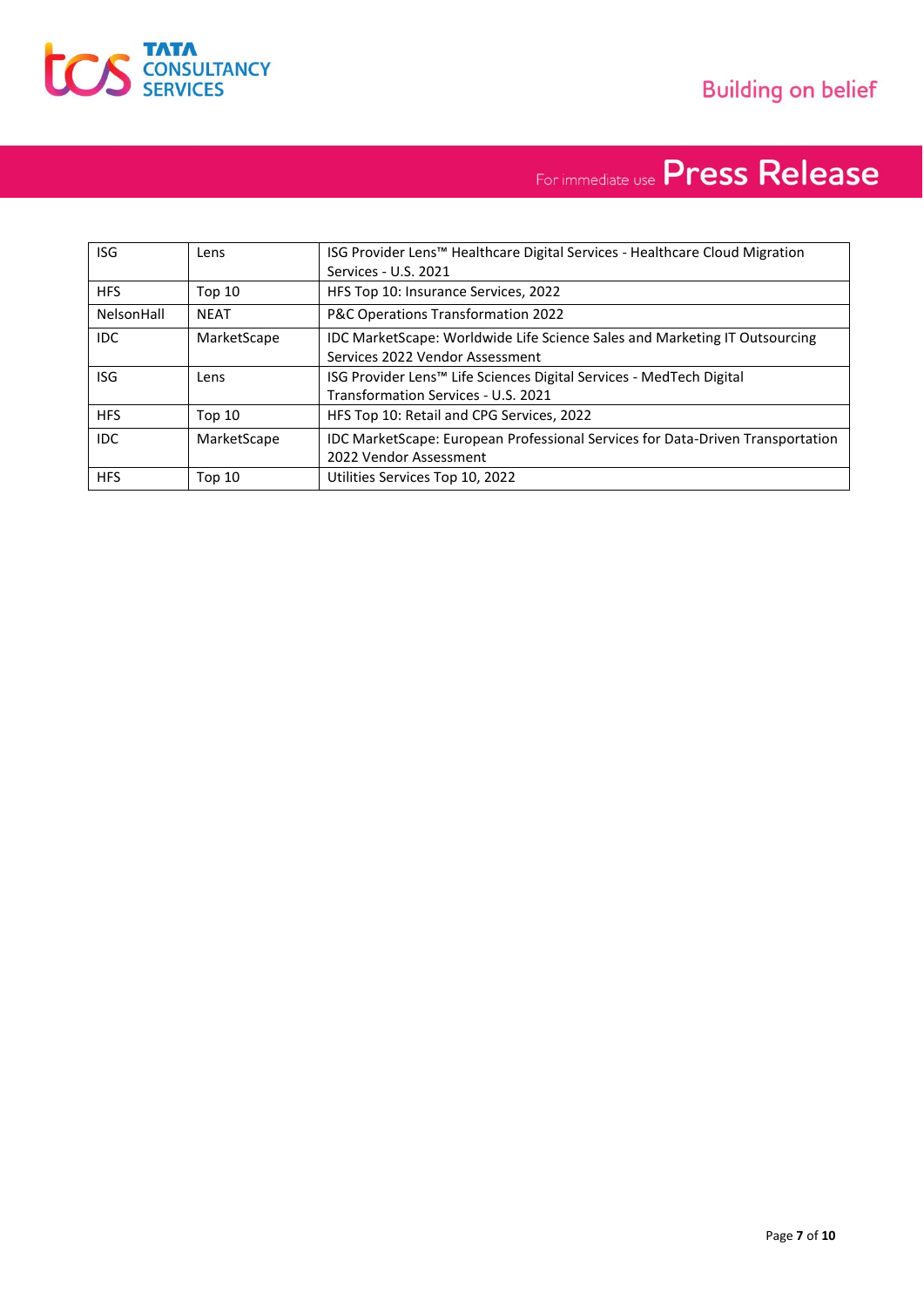

### **IFRS Financial Statements**

**Consolidated Statements of Comprehensive Income For the year ended March 31, 2021, and March 31, 2022 (In millions of** \$**, except per share data)**

|                             | Year ended March 31, 2021 |          | Year March 31, |
|-----------------------------|---------------------------|----------|----------------|
|                             | Ex Adj*                   | Reported | 2022           |
| Revenue                     | 22,174                    | 22,174   | 25,707         |
| Cost of revenue             | 13,118                    | 13,118   | 15,366         |
| <b>Gross margin</b>         | 9,056                     | 9,056    | 10,341         |
| SG & A expenses             | 3,315                     | 3,480    | 3,845          |
| <b>Operating income</b>     | 5,741                     | 5,576    | 6,496          |
| Other income (expense), net | 338                       | 338      | 434            |
| Income before income taxes  | 6,079                     | 5,914    | 6,930          |
| Income taxes                | 1,549                     | 1,513    | 1,775          |
| Income after income taxes   | 4,530                     | 4,401    | 5,155          |
| Non-controlling interests   | 17                        | 17       | 16             |
| Net income                  | 4,513                     | 4,384    | 5,139          |
| Earnings per share in \$    | 1.21                      | 1.17     | 1.39           |

\*Excluding legal claim provision

**Consolidated Statements of Comprehensive Income For the three-month periods ended March 31, 2021, and March 31, 2022 (In millions of** \$**, except per share data)**

|                             | Three-month periods<br>ended March 31, 2021 | <b>Three-month periods</b><br>ended March 31, 2022 |
|-----------------------------|---------------------------------------------|----------------------------------------------------|
| Revenue                     | 5,989                                       | 6,696                                              |
| Cost of revenue             | 3,519                                       | 4,008                                              |
| <b>Gross margin</b>         | 2,470                                       | 2,688                                              |
| SG & A expenses             | 862                                         | 1,017                                              |
| <b>Operating income</b>     | 1,608                                       | 1,671                                              |
| Other income (expense), net | 109                                         | 98                                                 |
| Income before income taxes  | 1,717                                       | 1,769                                              |
| Income taxes                | 445                                         | 451                                                |
| Income after income taxes   | 1,272                                       | 1,318                                              |
| Non-controlling interests   | 5                                           | $\overline{4}$                                     |
| <b>Net income</b>           | 1,267                                       | 1,314                                              |
| Earnings per share in \$    | 0.34                                        | 0.36                                               |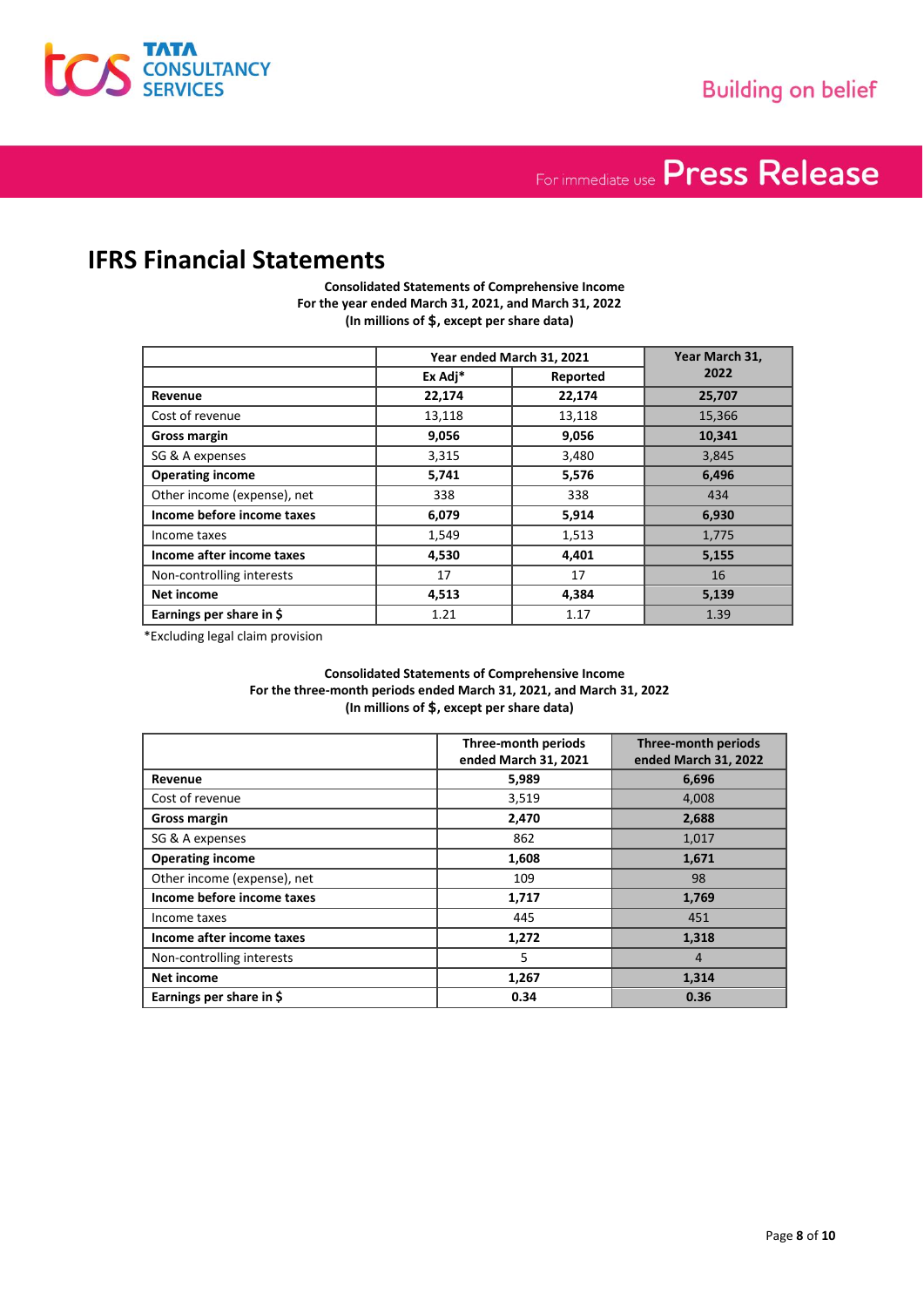

#### **Consolidated Statements of Financial Position As of March 31, 2021, and March 31, 2022 (In millions of** \$**)**

|                                             | As of March 31, | As of March 31, |
|---------------------------------------------|-----------------|-----------------|
|                                             | 2021            | 2022            |
| <b>Assets</b>                               |                 |                 |
| <b>Property and equipment</b>               | 1,653           | 1,596           |
| <b>Right-of-use Assets</b>                  | 1,040           | 1,009           |
| <b>Intangible assets and Goodwill</b>       | 603             | 665             |
| <b>Accounts Receivable</b>                  | 4,106           | 4,520           |
| <b>Unbilled Revenues</b>                    | 1,490           | 1,613           |
| <b>Investments</b>                          | 4,002           | 4,027           |
| <b>Cash and Cash equivalents</b>            | 934             | 1,650           |
| <b>Other current assets</b>                 | 3,102           | 2,577           |
| Other non-current assets                    | 1,173           | 1,315           |
| <b>Total Assets</b>                         | 18,103          | 18,972          |
| <b>Liabilities and Shareholders' Equity</b> |                 |                 |
| <b>Shareholders' Funds</b>                  | 12,065          | 12,053          |
| <b>Other current liabilities</b>            | 4,651           | 5,593           |
| <b>Other non-current liabilities</b>        | 1,293           | 1,231           |
| <b>Non-controlling interests</b>            | 94              | 95              |
| <b>Total Liabilities</b>                    | 18,103          | 18,972          |